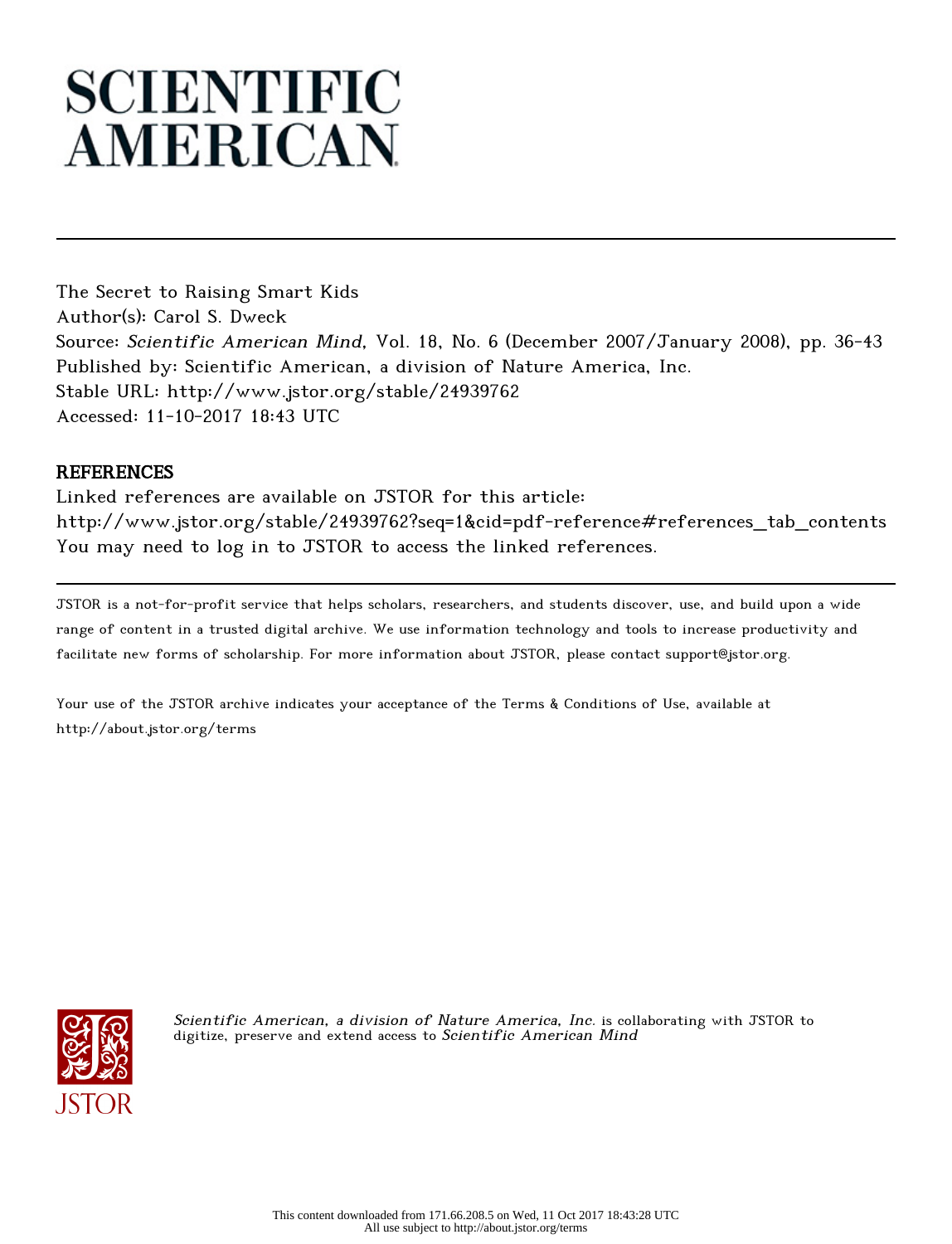

 $\bf{36}$  Scientific American Mind December 2007/January 2008 This content dow**@DRN&I &Hih200.8620EN HiF NC AM ER(EAN) 1M0**8:43:28 UTC<br>All use subject to http://about.jstor.org/terms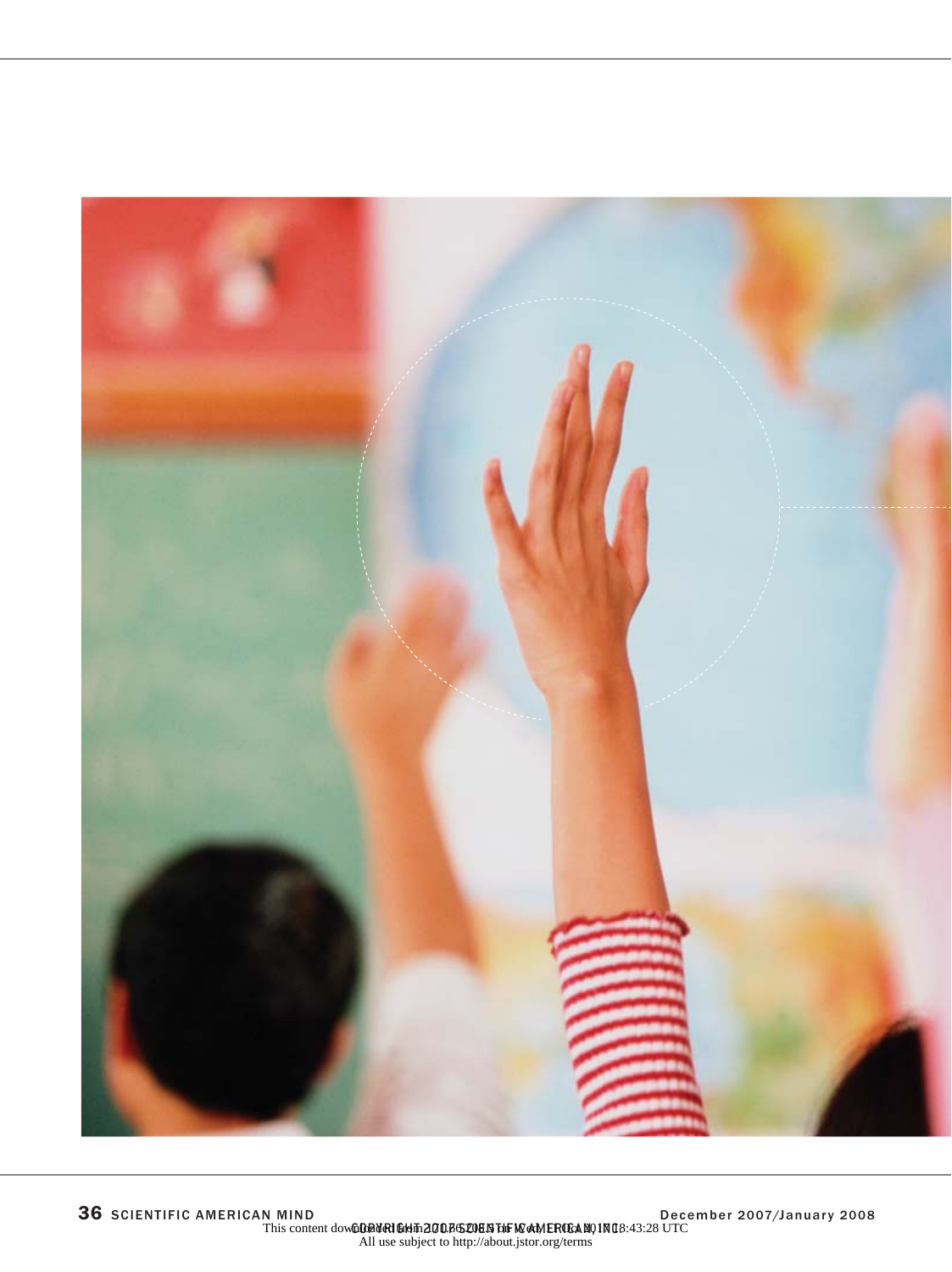# The Secret to Raising Smart Kids

Hint: Don't tell your kids that they are. More than three decades of research shows that a focus on effort—not on intelligence or ability—is key to success in school and in life

## By Carol S. Dweck

 brilliant student, Jonathan sailed through grade school. He completed his assignments easily and routinely earned As. Jonathan puzzled over why some of his classmates struggled, and his parents told him he had a special gift. In the seventh grade, however, Jonathan suddenly lost interest in school, refusing to do homework or study for tests. As a consequence, his grades plummeted. His parents tried to boost their son's confidence by assuring him that he was very smart. But their attempts failed to motivate Jonathan (who is a composite drawn from several children). Schoolwork, their son maintained, was boring and pointless. Alpha de la part de la part de la part de la part de la part de la part de la part de la part de la part de la part de la part de la part de la part de la part de la part de la part de la part de la part de la part de la p

> Our society worships talent, and many people assume that possessing superior intel-

[www.SciAmMind.com](http://www.sciammind.com/) SCIENTIFIC AMERICAN MIND 37 This content downloaded GHm200.66208.5 blF NGAMERICANO1N08:43:28 UTC All use subject to http://about.jstor.org/terms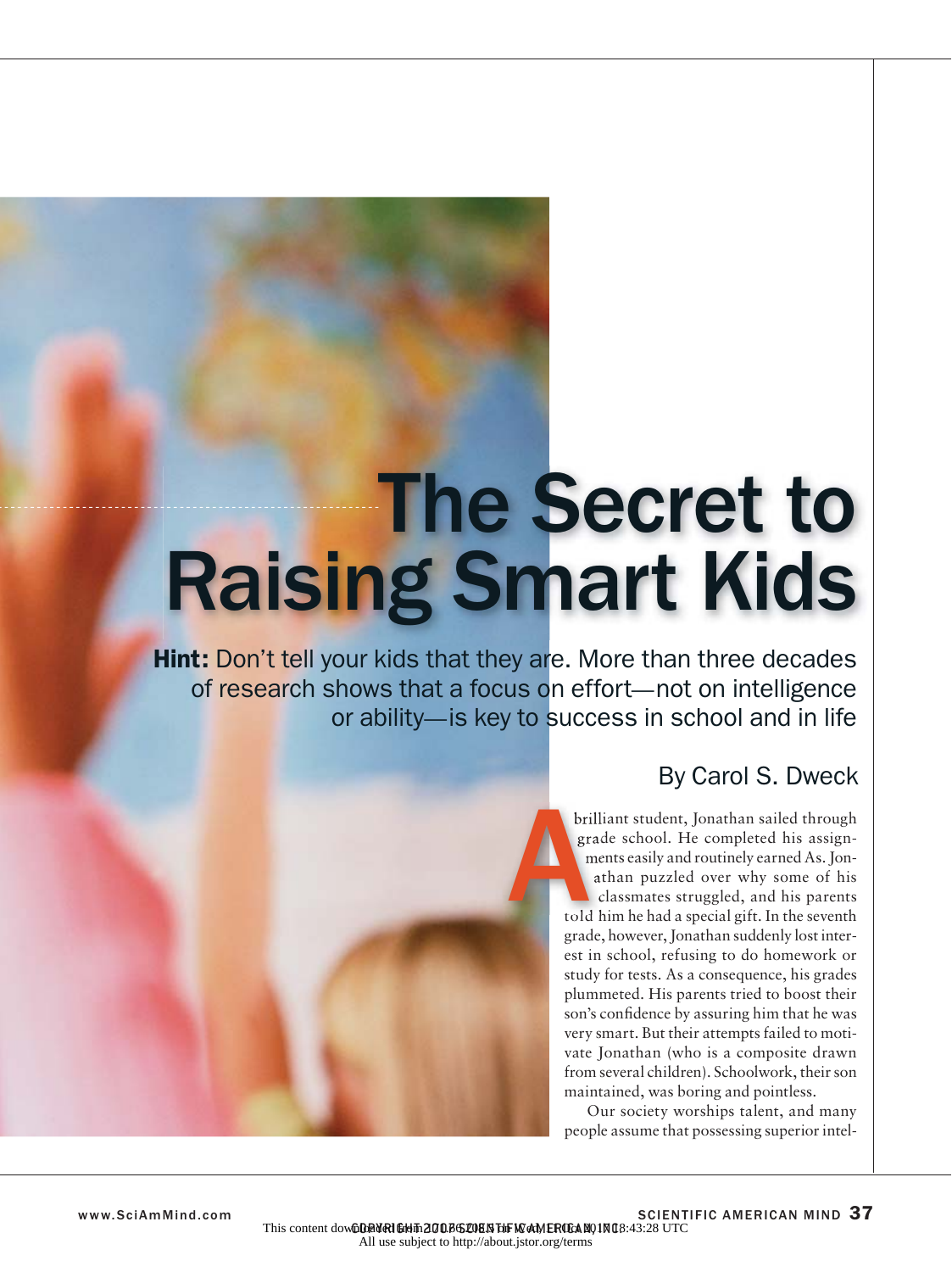

Young people who believe that their intelligence alone will enable them to succeed in school are often discouraged when the going gets tough.

> ligence or ability—along with confidence in that ability—is a recipe for success. In fact, however, more than 30 years of scientific investigation suggests that an overemphasis on intellect or talent leaves people vulnerable to failure, fearful of challenges and unwilling to remedy their shortcomings.

> The result plays out in children like Jonathan, who coast through the early grades under the dangerous notion that no-effort academic achievement defines them as smart or gifted. Such

#### FAST FACTS Growing Pains

Many people assume that superior intelligence or ability is a key to success. But more than three decades of research shows that an overemphasis on intellect or talent and the implication that such traits are innate and fixed-leaves people vulnerable to failure, fearful of challenges and unmotivated to learn.

Teaching people to have a "growth mind-set," which encourages a focus on effort rather than on intelligence or talent, produces high achievers in school and in life.

3>> Parents and teachers can engender a growth mind-set<br>in children by praising them for their effort or persistence (rather than for their intelligence), by telling success stories that emphasize hard work and love of learning, and by teaching them about the brain as a learning machine.

children hold an implicit belief that intelligence is innate and fixed, making striving to learn seem far less important than being (or looking) smart. This belief also makes them see challenges, mistakes and even the need to exert effort as threats to their ego rather than as opportunities to improve. And it causes them to lose confidence and motivation when the work is no longer easy for them.

Praising children's innate abilities, as Jonathan's parents did, reinforces this mind-set, which can also prevent young athletes or people in the workforce and even marriages from living up to their potential. On the other hand, our studies show that teaching people to have a "growth mind-set," which encourages a focus on effort rather than on intelligence or talent, helps make them into high achievers in school and in life.

## The Opportunity of Defeat

I first began to investigate the underpinnings of human motivation—and how people persevere after setbacks—as a psychology graduate student at Yale University in the 1960s. Animal experiments by psychologists Martin Seligman, Steven Maier and Richard Solomon of the University of Pennsylvania had shown that after repeated failures, most animals conclude that a situation is hopeless and beyond their control. After such an experience, the researchers found, an animal often remains passive even when it can affect change—a state they called learned helplessness.

People can learn to be helpless, too, but not everyone reacts to setbacks this way. I wondered: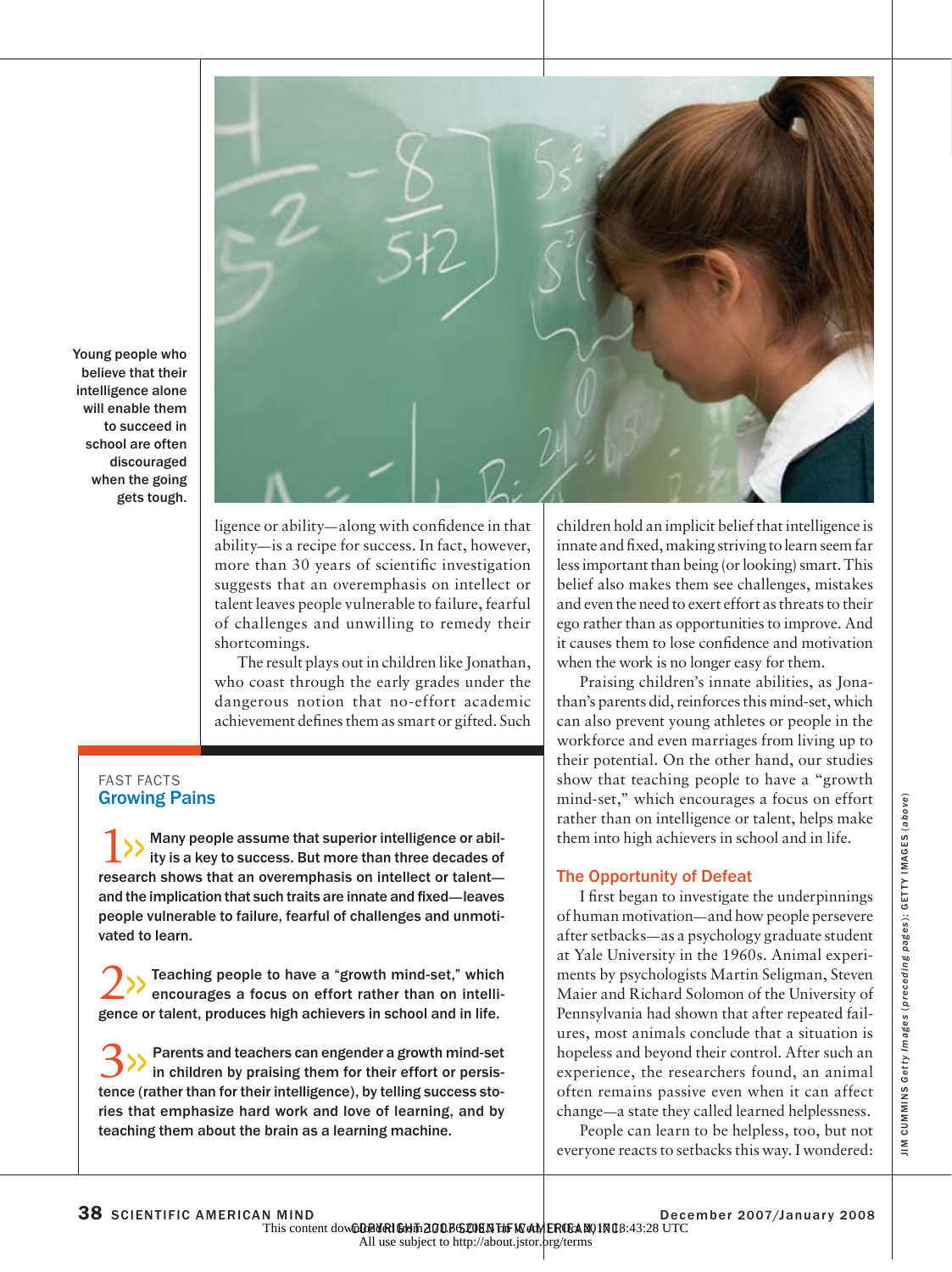## The most persistent students do not ruminate about their own failure but think of mistakes as **problems to be solved.**

Why do some students give up when they encounter difficulty, whereas others who are no more skilled continue to strive and learn? One answer, I soon discovered, lay in people's beliefs about *why* they had failed.

In particular, attributing poor performance to a lack of ability depresses motivation more than does the belief that lack of effort is to blame. In 1972, when I taught a group of elementary and middle school children who displayed helpless behavior in school that a lack of effort (rather than lack of ability) led to their mistakes on math problems, the kids learned to keep trying when the problems got tough. They also solved many of the problems even in the face of difficulty. Another group of helpless children who were simply rewarded for their success on easy problems did not improve their ability to solve hard math problems. These experiments were an early indication that a focus on effort can help resolve helplessness and engender success.

Subsequent studies revealed that the most persistent students do not ruminate about their own failure much at all but instead think of mistakes as problems to be solved. At the University of Illinois in the 1970s I, along with my then graduate student Carol Diener, asked 60 fifth graders to think out loud while they solved very difficult pattern-recognition problems. Some students reacted defensively to mistakes, denigrating their skills with comments such as "I never did have a good rememory," and their problemsolving strategies deteriorated.

Others, meanwhile, focused on fixing errors and honing their skills. One advised himself: "I should slow down and try to figure this out." Two schoolchildren were particularly inspiring. One, in the wake of difficulty, pulled up his chair, rubbed his hands together, smacked his lips and said, "I love a challenge!" The other, also confronting the hard problems, looked up at the experimenter and approvingly declared, "I was *hoping* this would be informative!" Predictably, the students with this attitude outperformed their cohorts in these studies.

### Two Views of Intelligence

Several years later I developed a broader theory of what separates the two general classes of learners—helpless versus mastery-oriented. I re-

alized that these different types of students not only explain their failures differently, but they also hold different "theories" of intelligence. The helpless ones believe that intelligence is a fixed trait: you have only a certain amount, and that's that. I call this a "fixed mind-set." Mistakes crack their self-confidence because they attribute errors to a lack of ability, which they feel powerless to change. They avoid challenges because challenges make mistakes more likely and looking smart less so. Like Jonathan, such children shun effort in the belief that having to work hard means they are dumb.

The mastery-oriented children, on the other hand, think intelligence is malleable and can be developed through education and hard work. They want to learn above all else. After all, if you believe that you can expand your intellectual skills, you want to do just that. Because slipups stem from a lack of effort, not ability, they can be remedied by more effort. Challenges are energizing rather than intimidating; they offer opportunities to learn. Students with such a growth

## Mind-set and Math Grades

students who believed that intelligence is malleable (*growth* mind-set line) earned higher math grades in the fall of seventh grade than those who believed in static intelligence (*fixed* mind set line). Over though the t *mind-set line*) earned higher math grades in the fall of seventh grade than those who believed in static intelligence (*fi xed mind-set line*), even though the two groups had equivalent math achievement test scores in the sixth grade. The grades of the growth mind-set group then improved over the next two years, whereas the grades of the fixed mind-set students declined.



This content downloaded them 200.66208.5 blf Wed, 170.68.43:28 UTC

All use subject to http://about.jstor.org/terms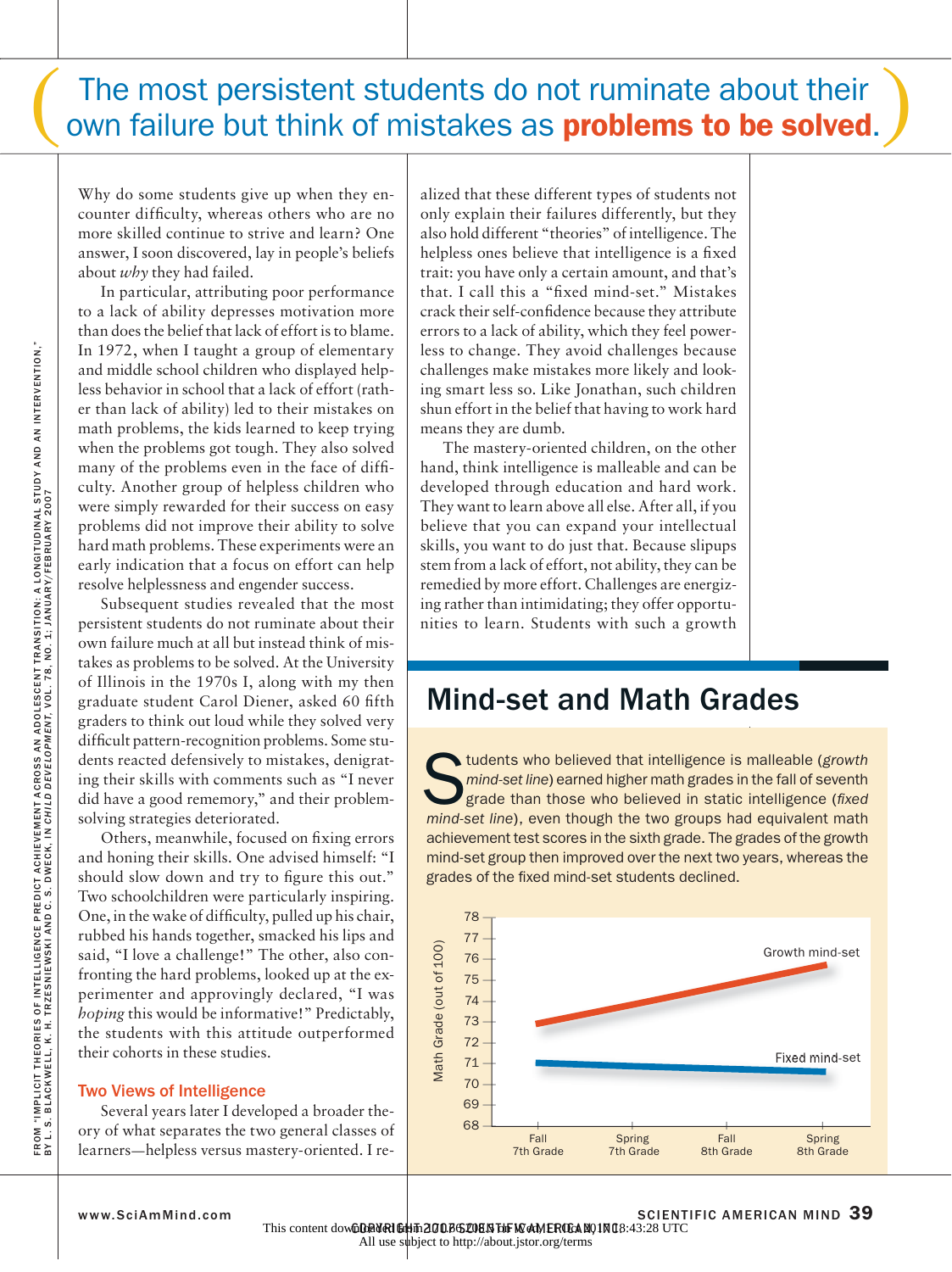## A for Effort

cording to a survey we conducted in the mid-<br>1990s, 85 percent of parents believed that praising children's ability or intelligence when they per-<br>form well is important for making them fool smort. But 1990s, 85 percent of parents believed that praisform well is important for making them feel smart. But our work shows that praising a child's intelligence makes a child fragile and defensive. So, too, does generic praise that suggests a stable trait, such as "You are a good artist." Praise is very valuable, however, if it is carefully worded. Praise for the specific process a child used to accomplish something fosters motivation and confidence by focusing children on the actions that lead to success. Such process praise may involve commending effort, strategies, focus, persistence in the face of difficulty, and willingness to take on challenges. Here are some examples:

- You did a good job drawing. I like the detail you added to the people's faces.
- You really studied for your social studies test. You read the material over several times, outlined it and tested yourself on it. It really worked!
- I like the way you tried a lot of different strategies on that math problem until you finally got it.
- That was a hard English assignment, but you stuck with it until you got it done. You stayed at your desk and kept your concentration. That's great!
- I like that you took on that challenging project for your science class. It will take a lot of work—doing the research, designing the apparatus, making the parts and building it. You are going to learn a lot of great things.



Parents and teachers can also teach children to enjoy the process of learning by expressing positive views of challenges, effort and mistakes. Here are examples of such communications:

- Boy, this is hard—this is fun.
- Oh, sorry, that was too easy-no fun. Let's do something more challenging that you can learn from.
- Let's all talk about what we struggled with today and learned from. I'll go first.
- Mistakes are so interesting. Here's a wonderful mistake. Let's see what we can learn from it. —*C.S.D.*

mind-set, we predicted, were destined for greater academic success and were quite likely to outperform their counterparts.

We validated these expectations in a study published in early 2007. Psychologists Lisa Blackwell of Columbia University and Kali H. Trzesniewski of Stanford University and I monitored 373 students for two years during the transition to junior high school, when the work gets more difficult and the grading more stringent, to determine how their mind-sets might affect their math grades. At the beginning of seventh grade, we assessed the students' mind-sets by asking them to agree or disagree with statements such as "Your intelligence is something very basic about you that you can't really change." We then assessed their beliefs about other aspects of learning and looked to see what happened to their grades.

As we had predicted, the students with a growth mind-set felt that learning was a more important goal in school than getting good grades. In addition, they held hard work in high regard, believing that the more you labored at something, the better you would become at it. They understood that even geniuses have to work hard for their great accomplishments. Confronted by a setback such as a disappointing test grade, students with a growth mind-set said they would study harder or try a different strategy for mastering the material.

The students who held a fixed mind-set, however, were concerned about looking smart with little regard for learning. They had negative views of effort, believing that having to work hard at something was a sign of low ability. They thought that a person with talent or intelligence did not need to work hard to do well. Attributing a bad grade to their own lack of ability, those with a fi xed mind-set said that they would study *less* in the future, try never to take that subject again and consider cheating on future tests.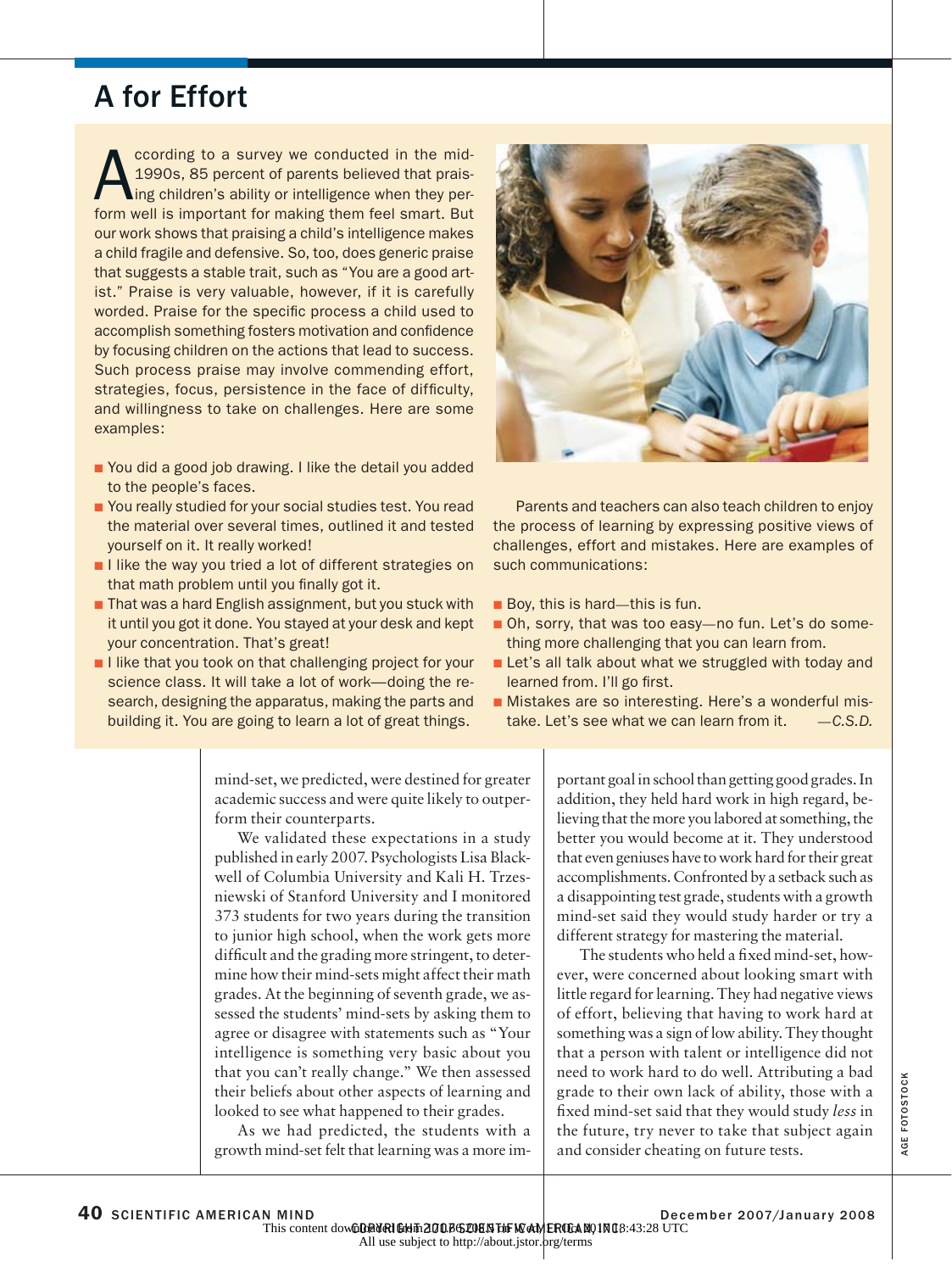Such divergent outlooks had a dramatic impact on performance. At the start of junior high, the math achievement test scores of the students with a growth mind-set were comparable to those of students who displayed a fixed mind-set. But as the work became more difficult, the students with a growth mind-set showed greater persistence. As a result, their math grades overtook those of the other students by the end of the first semester—and the gap between the two groups continued to widen during the two years we followed them [*see box on page 39*].

Along with Columbia psychologist Heidi Grant, I found a similar relation between mindset and achievement in a 2003 study of 128 Columbia freshman premed students who were enrolled in a challenging general chemistry course. Although all the students cared about grades, the ones who earned the best grades were those who placed a high premium on learning rather than on showing that they were smart in chemistry. The focus on learning strategies, effort and persistence paid off for these students.

#### **Confronting Deficiencies**

A belief in fixed intelligence also makes people less willing to admit to errors or to confront and remedy their deficiencies in school, at work and in their social relationships. In a study published in 1999 of 168 freshmen entering the University of Hong Kong, where all instruction and coursework are in English, three Hong Kong colleagues and I found that students with a growth mind-set who scored poorly on their English proficiency exam were far more inclined to take a remedial English course than were low-scoring students with a fixed mind-set. The students with a stagnant view of intelligence were presumably unwilling to admit to their deficit and thus passed up the opportunity to correct it.

A fixed mind-set can similarly hamper communication and progress in the workplace by leading managers and employees to discourage or ignore constructive criticism and advice. Research by psychologists Peter Heslin and Don VandeWalle of Southern Methodist University and Gary Latham of the University of Toronto shows that managers who have a fixed mind-set are less likely to seek or welcome feedback from their employees than are managers with a growth mind-set. Presumably, managers with a growth mind-set see themselves as works-in-progress and understand that they need feedback to improve, whereas bosses with a fixed mind-set are more likely to see criticism as reflecting their underlying level of competence. Assuming that other people are not capable of changing either, executives with a fixed mind-set are also less likely to mentor their underlings. But after Heslin, VandeWalle and Latham gave managers a tutorial on the value and principles of the growth mind-set, supervisors became more willing to coach their employees and gave more useful advice.

Mind-set can affect the quality and longevity of personal relationships as well, through people's willingness—or unwillingness—to deal with difficulties. Those with a fixed mind-set are



less likely than those with a growth mind-set to broach problems in their relationships and to try to solve them, according to a 2006 study I conducted with psychologist Lara Kammrath of Wilfrid Laurier University in Ontario. After all, if you think that human personality traits are more or less fixed, relationship repair seems largely futile. Individuals who believe people can change and grow, however, are more confident that confronting concerns in their relationships will lead to resolutions.

#### Proper Praise

How do we transmit a growth mind-set to our children? One way is by telling stories about achievements that result from hard work. For in-

## (The Author)

CAROL S. DWECK is Lewis and Virginia Eaton Professor of Psychology at Stanford University. She has held professorships at Columbia University, the University of Illinois and Harvard University and is a member of the American Academy of Arts and Sciences. Her most recent book is *Mindset,*  published by Random House in 2006.

advance a growth mind-set, students discover that learning promotes the formation of new connections between neurons in the brain.

In tutorials that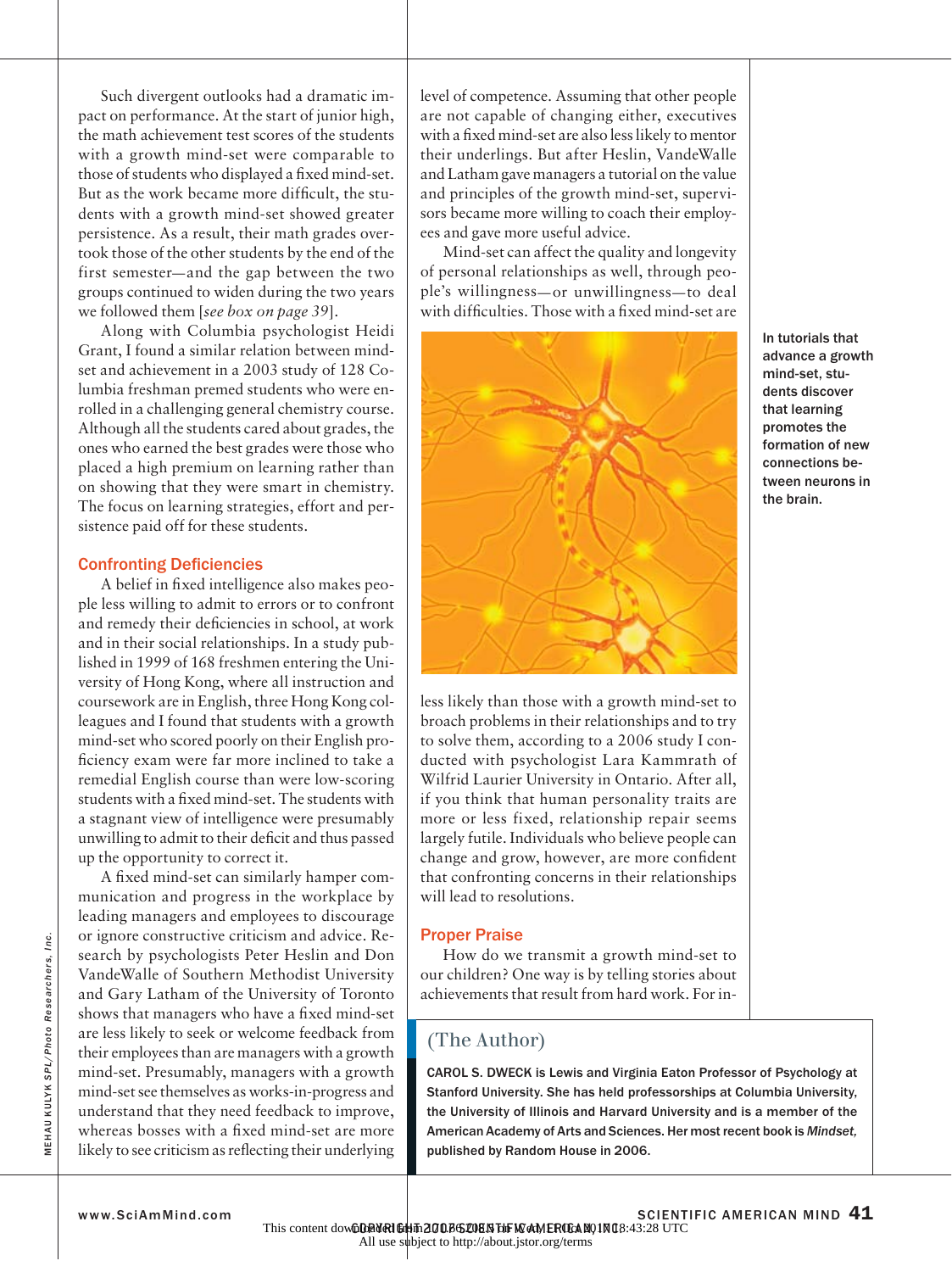stance, talking about math geniuses who were more or less born that way puts students in a fixed mind-set, but descriptions of great mathematicians who fell in love with math and developed amazing skills engenders a growth mindset, our studies have shown. People also communicate mind-sets through praise [*see box on page 40*]. Although many, if not most, parents believe that they should build up a child by telling him or her how brilliant and talented he or she is, our research suggests that this is misguided.

In studies involving several hundred fifth graders published in 1998, for example, Columbia psychologist Claudia M. Mueller and I gave children questions from a nonverbal IQ test. After the first 10 problems, on which most children did fairly well, we praised them. We praised some of them for their intelligence: "Wow … that's a really good score. You must be smart at this." We commended others for their effort: "Wow … that's a really good score. You must have worked really hard."

We found that intelligence praise encouraged a fixed mind-set more often than did pats on the back for effort. Those congratulated for their intelligence, for example, shied away from a challenging assignment—they wanted an easy one instead—far more often than the kids applauded for their effort. (Most of those lauded for their hard work wanted the difficult problem set from which they would learn.) When we gave everyone hard problems anyway, those praised for being smart became discouraged, doubting their ability. And their scores, even on an easier problem set we gave them afterward, declined as compared with their previous results on equivalent problems. In contrast, students praised for their effort did not lose confidence when faced with the harder questions, and their performance improved markedly on the easier problems that followed [*see box on opposite page*].

#### Making Up Your Mind-set

In addition to encouraging a growth mind-set through praise for effort, parents and teachers can help children by providing explicit instruction regarding the mind as a learning machine. Blackwell, Trzesniewski and I recently designed an eight-session workshop for 91 students whose math grades were declining in their first year of junior high. Forty-eight of the students received instruction in study skills only, whereas the others attended a combination of study skills sessions and classes in which they learned about the growth mind-set and how to apply it to schoolwork.

In the growth mind-set classes, students read and discussed an article entitled "You Can Grow Your Brain." They were taught that the brain is like a muscle that gets stronger with use and that learning prompts neurons in the brain to grow new connections. From such instruction, many students began to see themselves as agents of their own brain development. Students who had been disruptive or bored sat still and took note. One particularly unruly boy looked up during the discussion and said, "You mean I don't have to be dumb?"

As the semester progressed, the math grades of the kids who learned only study skills continued to

Chemist Marie Curie (*left*) and inventor Thomas A. Edison (*right*) developed their genius through passion and tremendous effort.